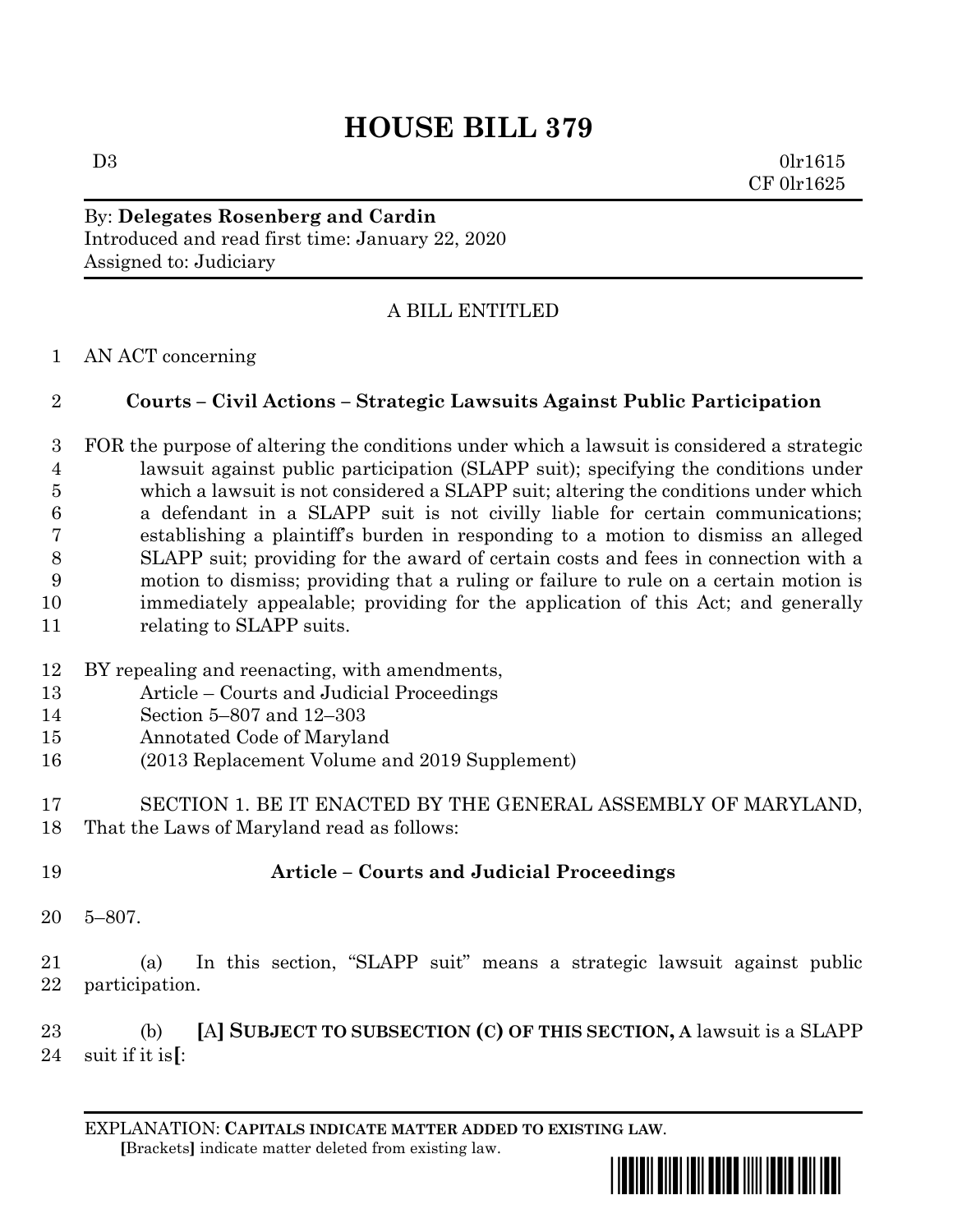**HOUSE BILL 379**

 (1) Brought in bad faith against a party who has communicated with a federal, State, or local government body or the public at large to report on, comment on, rule on, challenge, oppose, or in any other way exercise rights under the First Amendment of the U.S. Constitution or Article 10, Article 13, or Article 40 of the Maryland Declaration of Rights regarding any matter within the authority of a government body or any issue of public concern;

- 
- (2) Materially related to the defendant's communication; and

 (3) Intended to inhibit or inhibits the exercise of rights under the First Amendment of the U.S. Constitution or Article 10, Article 13, or Article 40 of the Maryland Declaration of Rights**] BROUGHT AGAINST A PERSON BASED ON AN ACT OR A STATEMENT OF THE PERSON THAT WAS DONE OR MADE IN FURTHERANCE OF THE PERSON'S RIGHT OF PETITION OR FREE SPEECH UNDER THE UNITED STATES CONSTITUTION OR THE MARYLAND CONSTITUTION OR DECLARATION OF RIGHTS IN CONNECTION WITH A PUBLIC ISSUE OR AN ISSUE OF PUBLIC INTEREST, INCLUDING A WRITTEN OR ORAL STATEMENT MADE:**

- **(1) BEFORE A LEGISLATIVE, EXECUTIVE, OR JUDICIAL PROCEEDING, OR ANY OTHER OFFICIAL PROCEEDING AUTHORIZED BY LAW;**
- **(2) IN CONNECTION WITH AN ISSUE UNDER CONSIDERATION OR REVIEW BY A LEGISLATIVE, EXECUTIVE, OR JUDICIAL BODY, OR ANY OTHER OFFICIAL PROCEEDING AUTHORIZED BY LAW; OR**
- **(3) IN A PLACE OPEN TO THE PUBLIC OR A PUBLIC FORUM IN CONNECTION WITH AN ISSUE OF PUBLIC INTEREST**.
- **(C) A LAWSUIT IS NOT A SLAPP SUIT IF:**
- **(1) THE LAWSUIT IS BROUGHT IN THE PUBLIC INTEREST OR ON BEHALF OF THE GENERAL PUBLIC AND EACH OF THE FOLLOWING CONDITIONS EXISTS:**
- **(I) EXCEPT FOR CLAIMS FOR ATTORNEY'S FEES, COSTS, OR PENALTIES, THE PLAINTIFF DOES NOT SEEK ANY RELIEF GREATER THAN OR DIFFERENT FROM THE RELIEF SOUGHT FOR THE GENERAL PUBLIC OR A CLASS OF WHICH THE PLAINTIFF IS A MEMBER;**

 **(II) THE LAWSUIT, IF SUCCESSFUL, WOULD ENFORCE AN IMPORTANT RIGHT AFFECTING THE PUBLIC INTEREST AND WOULD CONFER A SIGNIFICANT BENEFIT, PECUNIARY OR NONPECUNIARY, TO THE GENERAL PUBLIC OR A LARGE CLASS OF PERSONS; AND**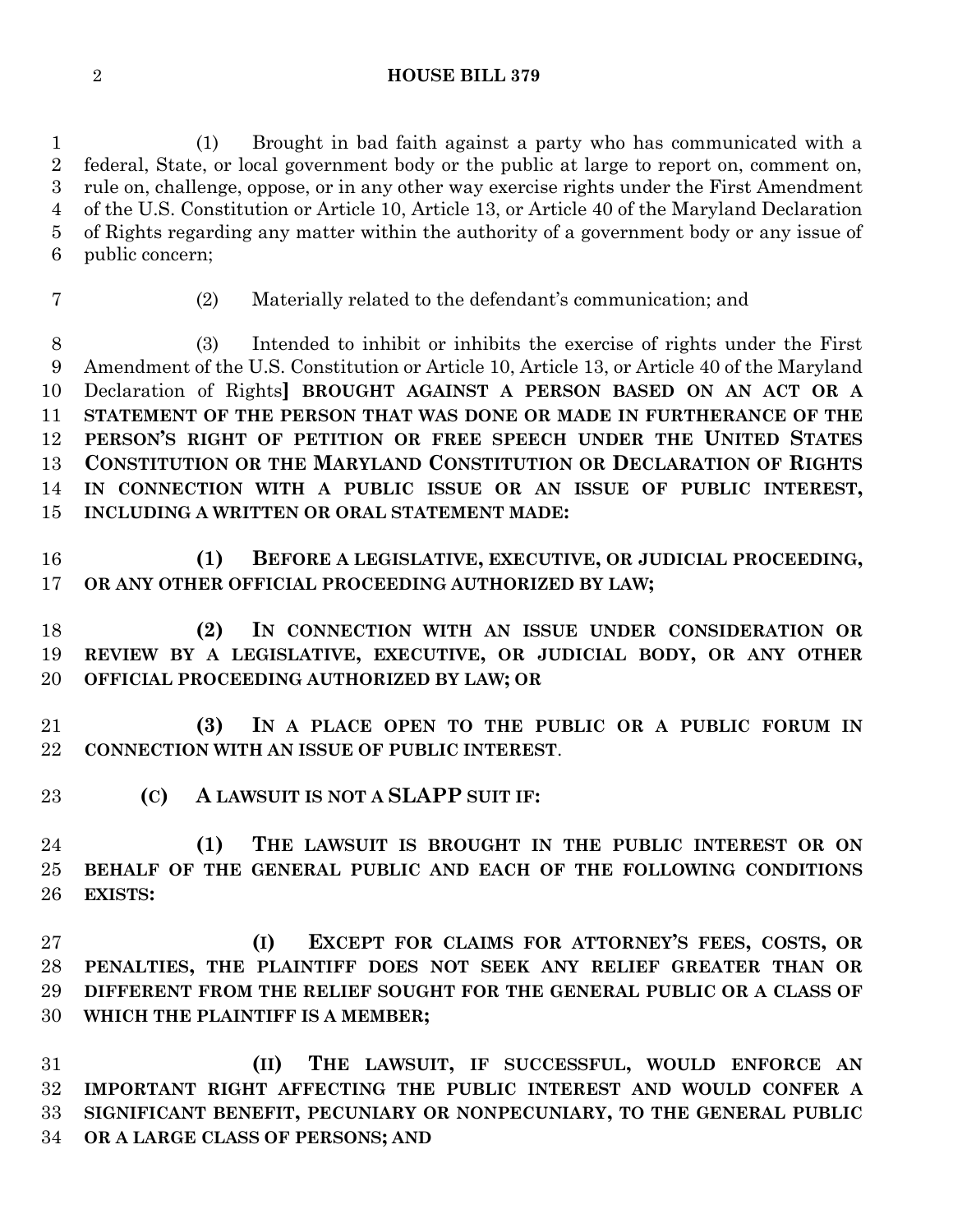**(III) PRIVATE ENFORCEMENT IS NECESSARY AND PLACES A DISPROPORTIONATE FINANCIAL BURDEN ON THE PLAINTIFF IN RELATION TO THE PLAINTIFF'S STAKE IN THE MATTER; OR (2) THE LAWSUIT INVOLVES A DEFENDANT WHO: (I) PRIMARILY ENGAGES IN THE BUSINESS OF SELLING OR LEASING GOODS OR SERVICES, INCLUDING INSURANCE, SECURITIES, OR FINANCIAL INSTRUMENTS; AND**

 **(II) MADE A STATEMENT OR ENGAGED IN CONDUCT THAT CONSISTED OF REPRESENTATIONS OF FACT ABOUT THE DEFENDANT'S OR A BUSINESS COMPETITOR'S BUSINESS OPERATIONS, GOODS, OR SERVICES:**

 **1. FOR THE PURPOSE OF OBTAINING APPROVAL FOR, PROMOTING, OR SECURING SALES OR LEASES OF OR COMMERCIAL TRANSACTIONS IN THE DEFENDANT'S GOODS OR SERVICES; OR** 

- 
- **2. IN THE COURSE OF DELIVERING THE DEFENDANT'S GOODS OR SERVICES.**

 **[**(c)**] (D)** A defendant in a SLAPP suit is not civilly liable for communicating with a federal, State, or local government body or the public at large, if the defendant, without constitutional malice, **[**reports on, comments on, rules on, challenges, opposes, or in any other way exercises rights under the First Amendment of the U.S. Constitution or Article 10, Article 13, or Article 40 of the Maryland Declaration of Rights**] ACTED IN FURTHERANCE OF THE PERSON'S RIGHT OF PETITION OR FREE SPEECH UNDER THE UNITED STATES CONSTITUTION OR THE MARYLAND CONSTITUTION OR DECLARATION OF RIGHTS** regarding any matter within the authority of a government body or any **PUBLIC** issue **OR ISSUE** of public **[**concern**] INTEREST**.

- **[**(d)**] (E) (1)** A defendant in an alleged SLAPP suit may move to:
- **[**(1)**] (I)** Dismiss the alleged SLAPP suit, in which case the court shall hold a hearing on the motion to dismiss as soon as practicable; or
- **[**(2)**] (II)** Stay all court proceedings until the matter about which the defendant communicated to the government body or the public at large is resolved.

 **(2) IT IS THE PLAINTIFF'S BURDEN IN RESPONDING TO A MOTION TO DISMISS TO SHOW THAT THE ALLEGED SLAPP SUIT HAS SUBSTANTIAL JUSTIFICATION IN LAW AND FACT.**

- 
- **(3) (I) IF THE COURT ORDERS DISMISSAL OF A SLAPP SUIT**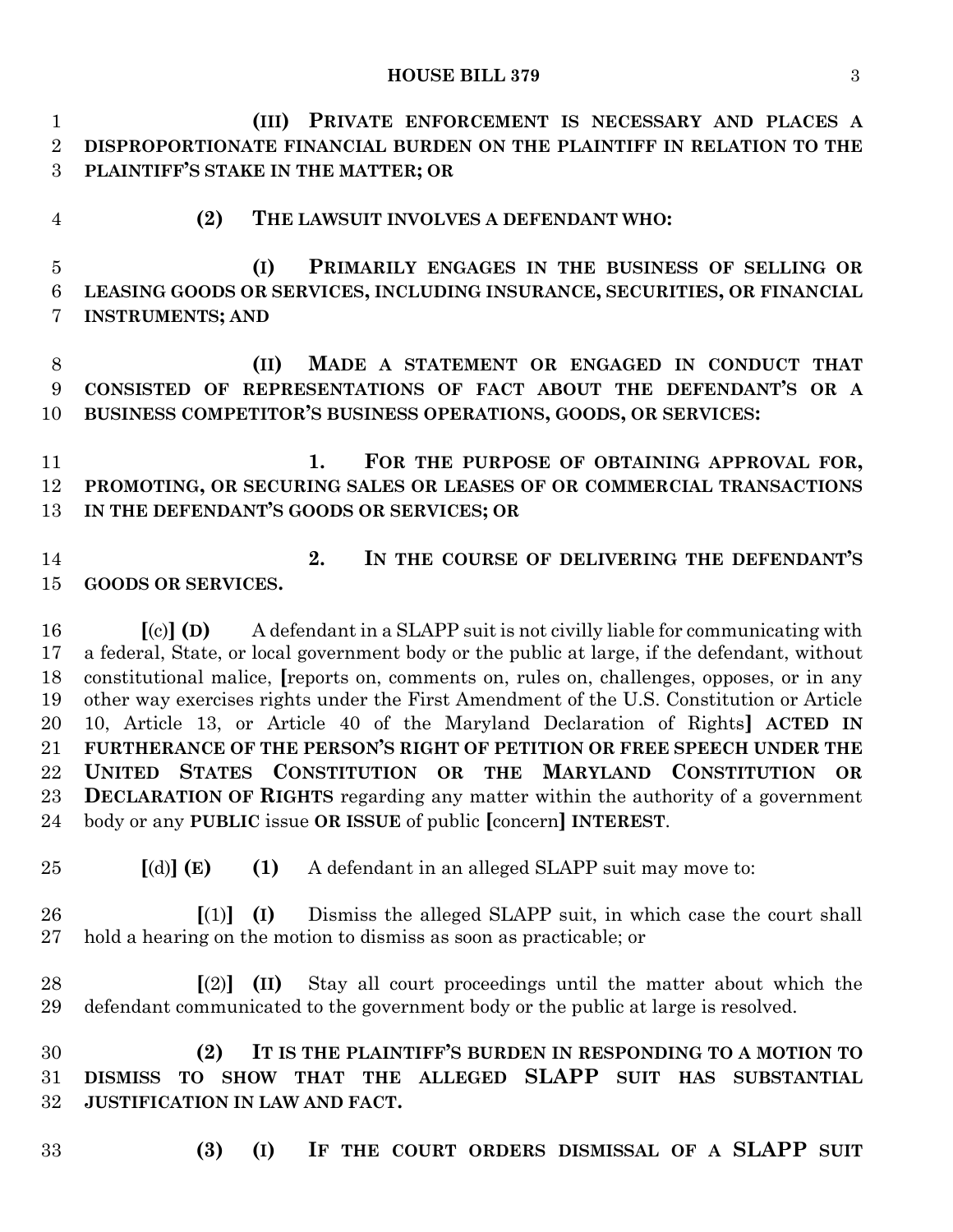#### **HOUSE BILL 379**

 **UNDER THIS SECTION, THE COURT SHALL AWARD THE MOVING PARTY COSTS AND REASONABLE ATTORNEY'S FEES, INCLUDING THOSE INCURRED IN MAKING THE MOTION TO DISMISS.**

 **(II) IF THE COURT FINDS THAT A MOTION TO DISMISS IS FRIVOLOUS AND SOLELY INTENDED TO CAUSE UNNECESSARY DELAY, THE COURT SHALL AWARD COSTS AND REASONABLE ATTORNEY'S FEES TO THE PARTY OPPOSING THE MOTION.**

- **[**(e)**] (F)** This section:
- 

(1) Is applicable to SLAPP suits notwithstanding any other law or rule; and

 (2) Does not diminish any equitable or legal right or remedy otherwise available to a defendant in a SLAPP suit.

12–303.

 **(A)** A party may appeal from any of the following interlocutory orders entered by a circuit court in a civil case:

 (1) An order entered with regard to the possession of property with which the action is concerned or with reference to the receipt or charging of the income, interest, or dividends therefrom, or the refusal to modify, dissolve, or discharge such an order;

- (2) An order granting or denying a motion to quash a writ of attachment; and
- (3) An order:

21 (i) Granting or dissolving an injunction, but if the appeal is from an order granting an injunction, only if the appellant has first filed his answer in the cause;

23 (ii) Refusing to dissolve an injunction, but only if the appellant has first filed his answer in the cause;

 (iii) Refusing to grant an injunction; and the right of appeal is not prejudiced by the filing of an answer to the bill of complaint or petition for an injunction on behalf of any opposing party, nor by the taking of depositions in reference to the allegations of the bill of complaint to be read on the hearing of the application for an injunction;

 (iv) Appointing a receiver but only if the appellant has first filed his answer in the cause;

 (v) For the sale, conveyance, or delivery of real or personal property or the payment of money, or the refusal to rescind or discharge such an order, unless the